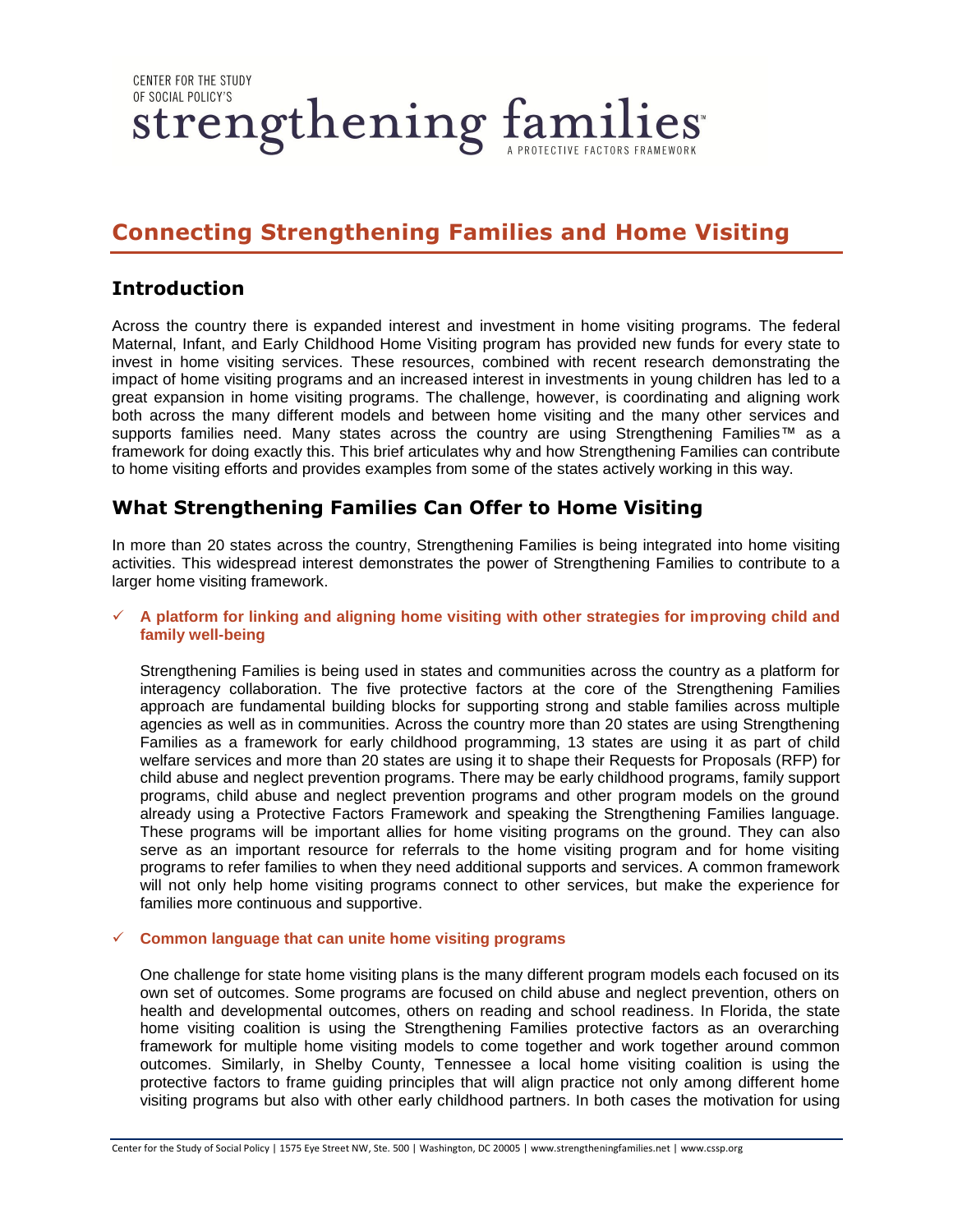Strengthening Families was a desire to strengthen the relationships and build commonality of practice across existing programs. In both states, effective model programs such Parents as Teachers<sub>TM</sub>, Nurse Family Partnership, Early Head Start, Healthy Families America and HIPPY (Home Instruction for Parents of Preschool Youngsters) are participating in these efforts together.

### $\checkmark$  An approach that is consistent with the underlying philosophy of the key national models

Strengthening Families can be used across home visiting programs because most home visiting programs find that Strengthening Families and the protective factors are consistent with and reflective of the way they already practice. Strengthening Families validates their existing practices by showing how they contribute to building protective factors for families. Because of this natural fit a number of home visiting programs are moving toward integrating Strengthening Families into their work. Parents as Teachers, for example, has incorporated the protective factors into their curricula and has made the protective factors a central part of their program logic model. *Partners for a Healthy Baby*, a home visiting curriculum which is used nationally by more than 1,200 home visiting programs—including Healthy Start, Healthy Families and Early Head Start sites—has developed a "cross walk" tool that aligns all of their materials and tools to the protective factors.

#### **An existing local and state infrastructure**

In states where Strengthening Families has been adopted, there may be trainers with experience in building practitioner skills in applying a protective factors approach to their work, as well as ongoing state level conferences and resources to support program implementation. In most participating states there is a Strengthening Families leadership team that works on cross-system coordination. These serve as an important platform for coordinating the resources and tools that will support implementation across systems. Existing state investments in Strengthening Families reach into the millions of dollars and touch hundreds of programs.

#### **Tools and language for engaging parents effectively**

One of the most important contributions of Strengthening Families is that it provides an easy, intuitive and strengths-based framework for engaging parents. This has led to the development of strategies for parent engagement, often led by parents themselves. Using the tools, training and selfassessments developed from field research in exemplary early childhood programs, any program can look at its current practice and identify specific ways to more effectively create a climate where parents feel valued and supported. When parents are more deeply connected to home visiting and other programs it has a positive ripple effect on recruitment, retention and the overall engagement of families with services.

# **Tools to support Strengthening Families Integration into Home Visiting**

Strengthening Families is supported by a wealth of tools and resources that can easily be adopted and adapted for home visiting. They include the following:

### **1. Strengthening Families Program Self-Assessment**

The self-assessment tool is based on the initial study of exemplary practice that informs the understanding of programmatic implementation of Strengthening Families. The Center for the Study of Social Policy (CSSP) is currently working to validate a version of the selfassessment that is specific to home visiting practice, building off of work done in Florida. Once the tool is validated, CSSP hopes to offer a national version of it to support the integration of Strengthening Families into home visiting.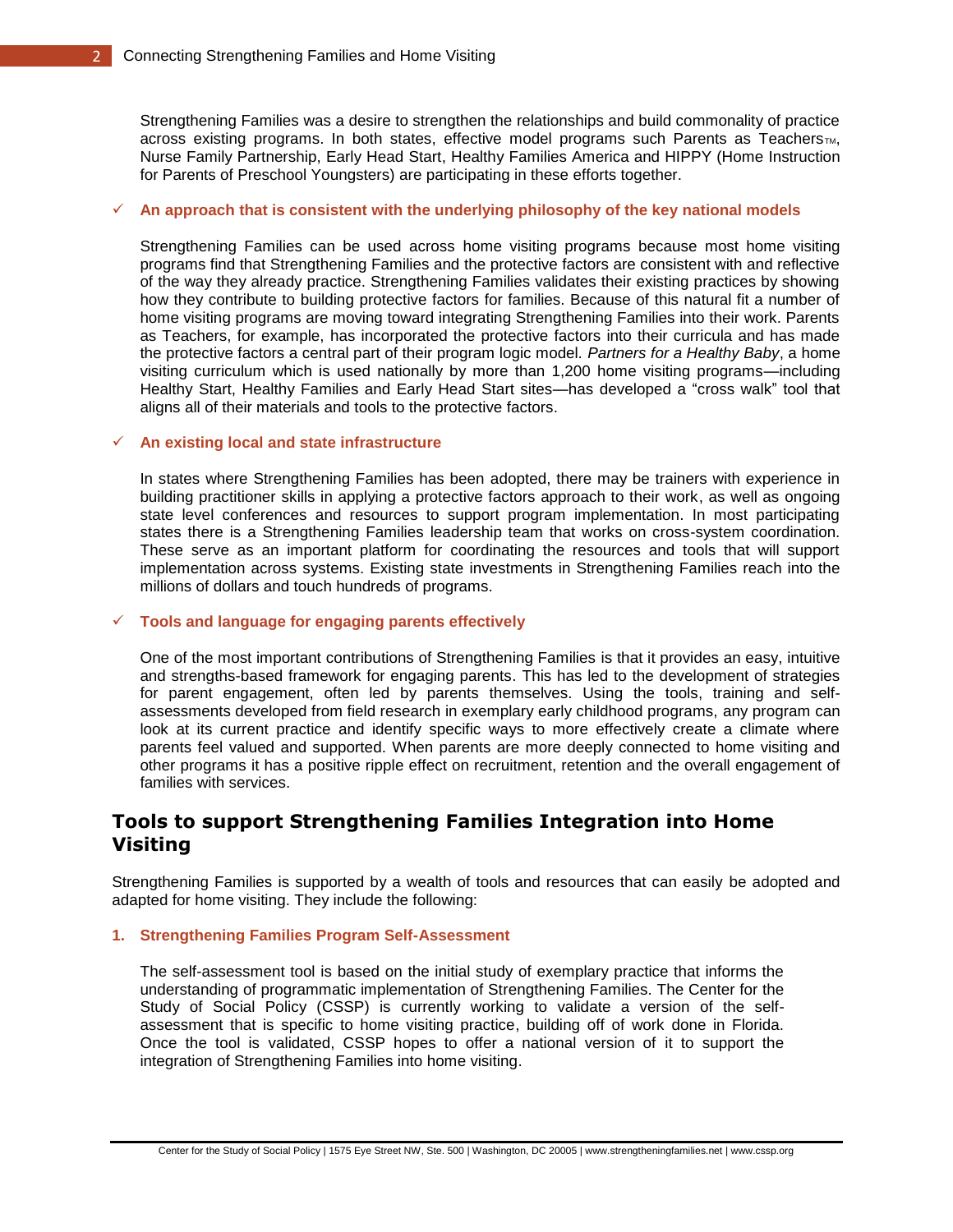### **2. Strengthening Families Online Data System**

CSSP partnered with Mosiac Network, Inc. to develop the [Strengthening Families Online](http://www.mosaic-network.com/gemslive/cssp/)  [Data System.](http://www.mosaic-network.com/gemslive/cssp/) The data system includes:

- An online version of the Strengthening Families self-assessment with a tool to help programs turn self-assessment results into simple action plans
- An online version of the [Protective Factors Survey](http://friendsnrc.org/protective-factors-survey) tool developed by the FRIENDS National Resource Center to reliably and validly measure changes in parental protective factors
- An online staff survey tool
- Pre-designed reports to help programs and states access data easily

The online tools also enable state-level administrators to view aggregated data to identify trends and inform decisions about training, technical assistance and other forms of program support. More information is available in the CSSP fact sheet, *[Using the Online Self-](http://www.cssp.org/reform/strengthening-families/resources/Online-self-assesment-fact-sheet-December-2011.pdf)[Assessment to Improve Practice.](http://www.cssp.org/reform/strengthening-families/resources/Online-self-assesment-fact-sheet-December-2011.pdf)* 

#### **3. The National Alliance of Children's Trust and Prevention Funds (Alliance) Online Protective Factors Training Courses**

The Alliance's [free online training curriculum](http://www.ctfalliance.org/onlinetraining.htm) includes seven courses: an overview of the framework, one on each protective factor and a wrap-up "knowledge to action" session. Each course includes quizzes, activities and reflective questions. An online forum allows learners to interact, ask questions about what they are learning and respond to others' questions. Users can print a portfolio of their work and an Individualized Action Plan. Each protective factor course links directly to the [Strengthening Families Online Data System.](http://www.mosaic-network.com/gemslive/cssp/)

# **State Approaches to Integrating Strengthening Families in Home Visiting**

States use a variety of methods to encourage home visiting services and programs to incorporate the Strengthening Families Protective Factors Framework into their work. Numerous states now require all applicants for home visitation program funding to address how proposed services will work to promote one or more of the protective factors.

 The **Kansas** Children's Cabinet and Trust Fund annually incorporates the state's Strengthening Families Plan into Community-based Child Abuse Prevention (CBCAP) and Early Childhood (EC) Block Grant RFPs. CBCAP and EC Block Grant recipients provide home visiting services and programs to Kansas families. Proposals are required to describe how programs will strengthen families by using the guiding principles of the plan. Kansas is utilizing the Protective Factors Survey to measure protective factors in families. Home visitation programs, including Early Head Start, Healthy Families and Parents as Teachers began utilizing the Protective Factors Survey in 2011. Training on the protective factors and on implementation of the Protective Factors Survey have been provided to home visiting staff throughout Kansas. Practitioners and direct service staff have also incorporated the protective factors into their

*"Lessons learned [from this experience] include being intentional at all levels about the incorporation of protective factors language. Not only do funders understand and utilize the language, administrators, supervisors, and direct service staff also have training in the protective factors and the Protective Factors Survey."*

- Mary Hess, Community-Based Child Abuse Prevention Coordinator at the Institute for Educational Research and Public Service, University of Kansas

Center for the Study of Social Policy | 1575 Eye Street NW, Ste. 500 | Washington, DC 20005 | www.strengtheningfamilies.net | www.cssp.org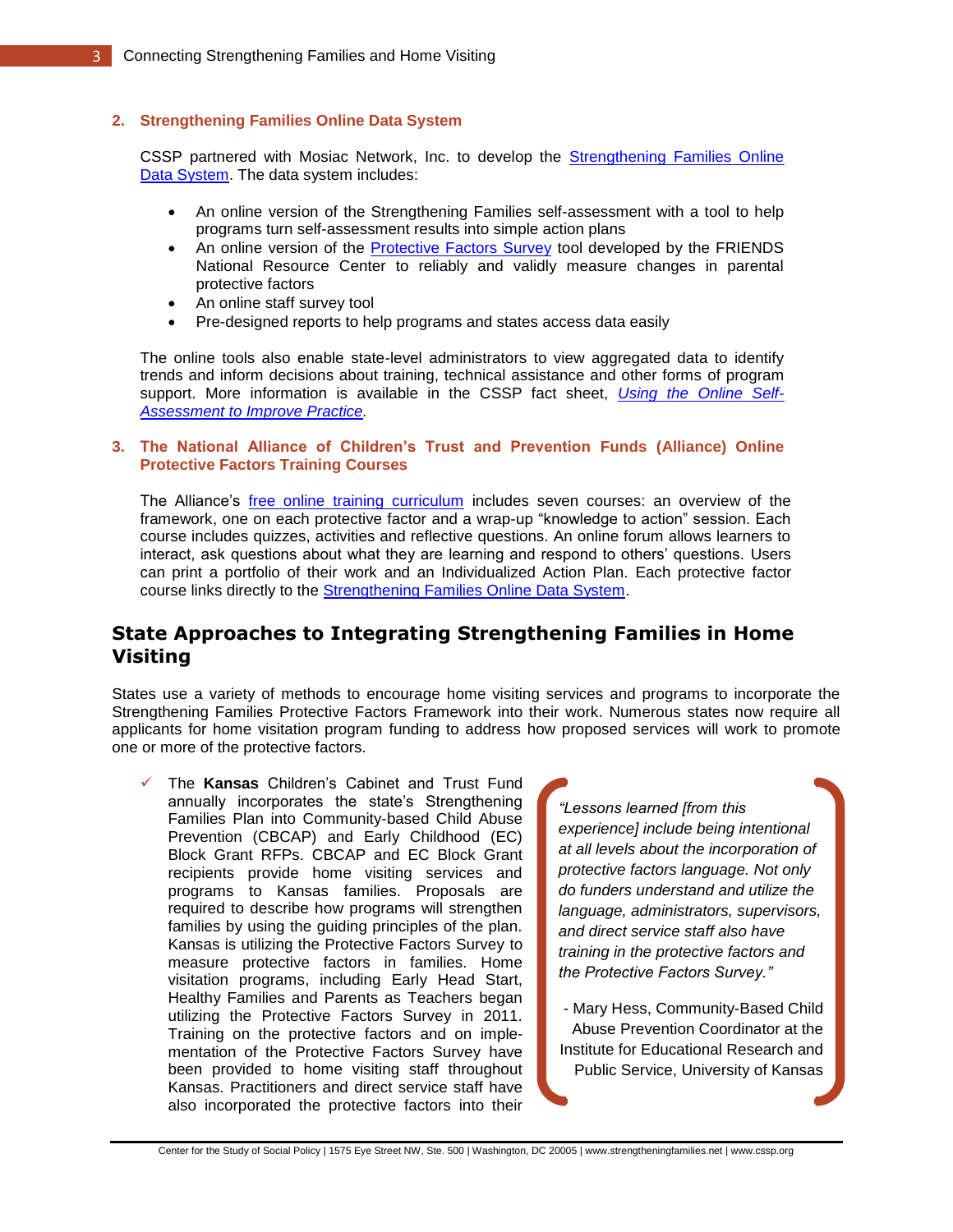work with families through group activities such as Parent Cafés. These gatherings have been hosted throughout the state with participant recruitment coming largely from home visiting staff who escort families to the events with the intention of building social supports and creating peerto-peer community for families, and providing opportunities for families learn about the protective factors.

- In **New Jersey**, the state's Department of Children and Families, Division of Family and Community Partnerships (DFCP) has incorporated the Strengthening Families Protective Factors Framework and the New Jersey Standards of Prevention into their Evidence-Based Home Visitation (EBHV) model selections. All potential grantees must demonstrate in the Request for Proposals (RFP) process their knowledge and ability to incorporate the protective factors and Standards of Prevention in their program design for prevention services. Finally, DFCP has provided mandatory training to all of their grantees, as well as DFCP staff, on the Protective Factors Framework and the New Jersey Standards of Prevention.
- **Connecticut's** Children Trust Fund has woven the protective factors into training and credentialing requirements for home visitors. The state's Parents as Teachers training reviews the Personal Visit Planning Guide and explains how the plan aligns with the Strengthening Families approach. The training also reviews a toolkit, which incorporates the protective factors, which parent educators can use during home visits. In addition, Connecticut offers a five-day core home visitor training for practitioners. The training focuses on the protective factors, the cultural broker model and the role of a home visitor, strengths-based principles and engaging parents and the social and emotional development of children, as well as understanding the components involved in scheduling, preparing, conducting and documenting home visits.
- **Florida's** Home Visiting Coalition created a Home Visiting Protective Factors Workgroup comprised of representatives from 37 different programs, including statewide leaders and local program managers and directors. The large, geographically-dispersed group utilized web-based technology to assist in the planning and implementation of this work. The workgroup developed and field-tested a Strengthening Families self-assessment tool and action planning template specific to home visiting programs, as well as an online reporting system to collect aggregate data from these tools.
- **Strengthening Families West Virginia** has developed a technical assistance booklet titled *[Strengthening Families through In-Home Family Education](http://0101.nccdn.net/1_5/103/00c/295/TEAM-IN_HOME_WEB.pdf)* that explores the many ways that evidence-based early childhood home visitation (In-Home Family Education) programs can build protective factors and implement the Strengthening Families approach. The 20-page booklet provides an overview of the Strengthening Families Protective Factors Framework and includes activities and approaches that home visitors can utilize to build protective factors with the families that they serve. The booklet also notes implementation of the "Help Me Grow" initiative to connect families with available services and the West Virginia Family Survey, which measures changes in protective factors for families served by home visiting programs in West Virginia. Trainings and other resources that are available from the Alliance and other Strengthening Families national partner organizations are also described.
- In **Tennessee**, a statewide home visiting network is coordinated through the Department of Health and through grants from the Tennessee Children's Trust Fund. All of these agencies infuse the Protective Factors Framework when planning and delivering services and programs. The active implementation of the protective factors in evidence-based home visiting programs is a direct result of the network's participation in the Strengthening Families Steering Committee, as well as collaboration with Strengthening Families efforts through the state's Children's Trust Fund, the Department of Human Services, the Department of Health and Prevent Child Abuse Tennessee.

Center for the Study of Social Policy | 1575 Eye Street NW, Ste. 500 | Washington, DC 20005 | www.strengtheningfamilies.net | www.cssp.org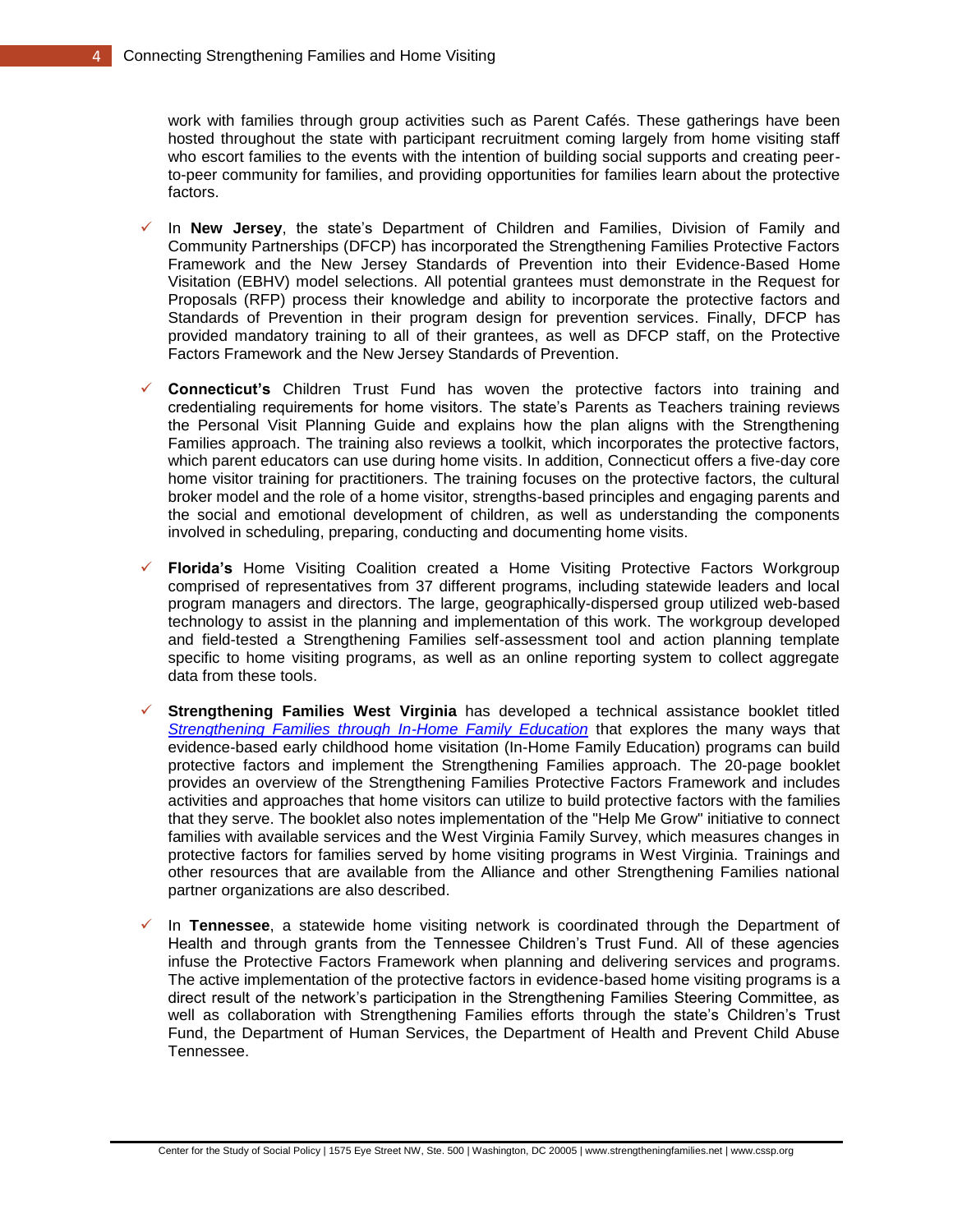#### *What it Looks Like on the Ground: Florida*

*When Florida developed its five-year prevention plan, they set a goal to infuse the Strengthening Families protective factors into all the systems that serve parents and children. As one step, they called on the statewide home visiting coalition to ensure that the Protective Factors Framework serves as a foundation for Florida's home visiting programs. The workgroup that spearheads these efforts brings together more than 30 home visiting programs or those with a component of home visiting including Healthy Families, Early Head Start, Parents As Teachers, the Nurse Family Partnership and HIPPY (Home Instruction for Parents of Preschool Youth).* 

*In April 2011, the workgroup hosted a web event that included "Protective Factors 101 for Home Visiting Services" to more than 150 people representing more than 60 different programs statewide. Following this event, 74 programs submitted their self-assessment results using the online reporting system. In September 2011, the workgroup hosted a technical assistance webcast for action planning based on self-assessment results. Six panelists from around the state provided ideas and strategies to more than180 individuals. By January 2012, 37 action plans had been developed by programs providing home visiting services in various communities in Florida and then shared through the online reporting system. These plans contain more than 92 action steps that programs are in the process of implementing to ensure the protective factors are incorporated into the foundation of home visiting services in Florida.* 

*More plans continue to be developed with a goal that all plans will be fully implemented by the end of 2014. The workgroup continues to guide this process and identify opportunities for collaboration, including shared training such as Parent Leadership Ambassador Training with support from the Family Resource Information, Education and Network Development Services (FRIENDS) National Resource Center on Community-Based Child Abuse and Neglect Prevention, the Florida Department of Children & Families and the Ounce of Prevention Fund of Florida. Future collaboration in the areas of father engagement, trauma-informed care and transition to the K-12 school system are underway.*

### **Tips for Getting Started**

To take the first steps to integrate Strengthening Families, state home visiting leaders can:

- $\boxtimes$  Reach out to their state Strengthening Families leadership team for more information about programs and communities implementing the approach
- $\triangleright$  Review the Strengthening Families resources, tools and self-assessment items
- $\boxdot$  Review other states' efforts to integrate Strengthening Families into home visiting and talk with other states about their decisions
- $\boxtimes$  Request technical assistance from the Center for the Study of Social Policy (CSSP)

To support state home visiting leaders in this process, Strengthening Families leadership teams can:

- $\boxtimes$  Share information about Strengthening Families with their state home visiting leaders and suggest options for using the approach to bridge multiple models, frame common outcomes and engage parents
- $\boxtimes$  Share programs' experiences implementing Strengthening Families
- $\boxdot$  Encourage programs to communicate their support for Strengthening Families directly to home visiting leaders
- $\boxdot$  Contact CSSP for technical assistance